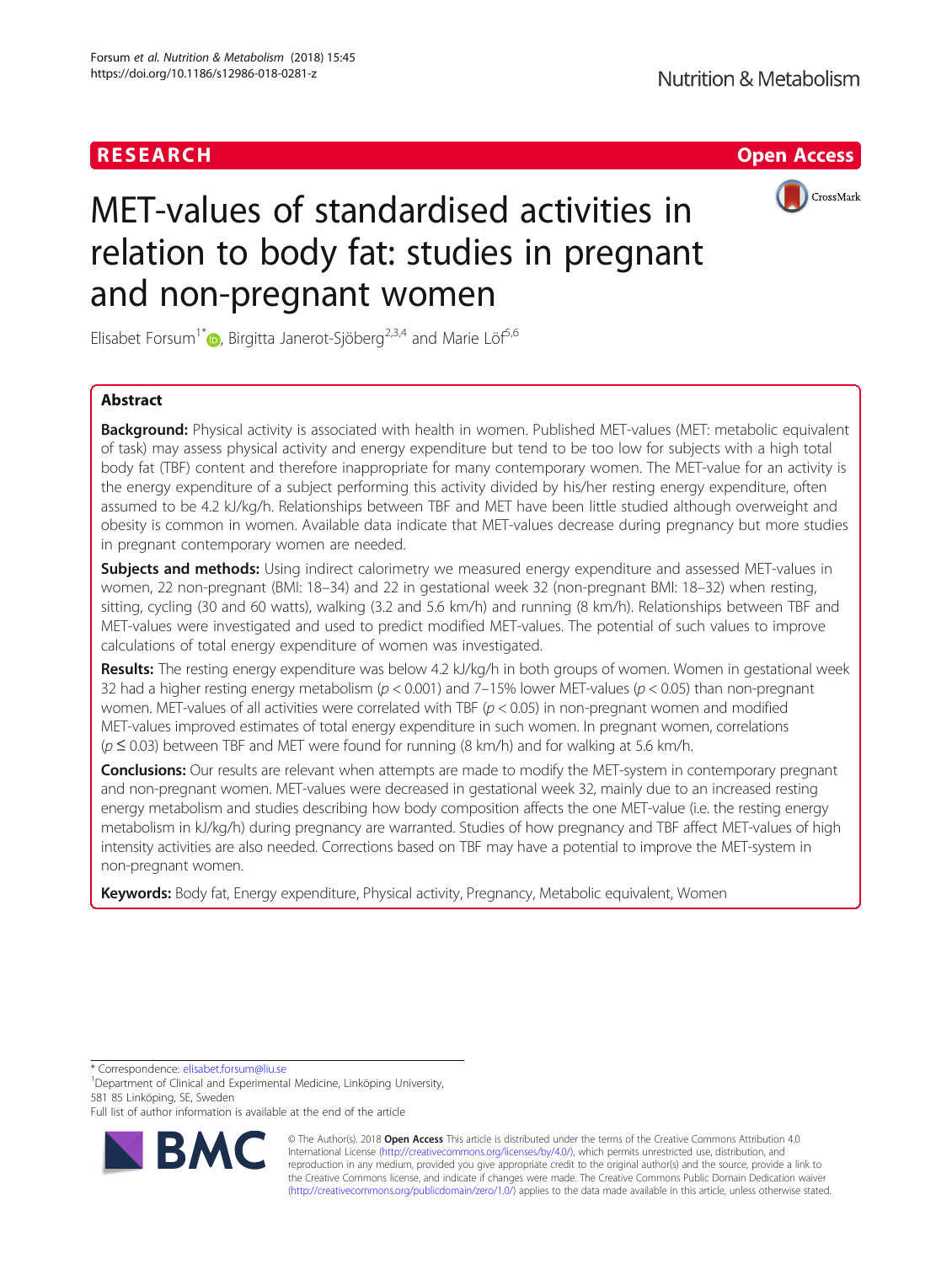# Background

The physical activity of men and women is extensively studied since it is associated with chronic disease [\[1](#page-7-0)]. Of special interest is that physical activity during pregnancy tends to counteract preeclampsia, gestational diabetes and excessive weight gain  $[2-4]$  $[2-4]$  $[2-4]$  $[2-4]$  $[2-4]$ . The positive effect of physical activity is, at least partly, mediated by the increased energy expenditure and this increase may be used to assess how physically active human subjects are. Thus, the metabolic equivalent of task (MET)-system [\[5](#page-8-0)–[7](#page-8-0)] is useful if the time spent in different activities is known. A MET-value is then assigned to each activity describing it's intensity. Such information can, if the resting energy expenditure (the basal metabolic rate, BMR, or the resting metabolic rate) is known, be used to calculate the total energy expenditure (TEE). Estimates of TEE are required when conducting nutritional evaluation and when evaluating the validity of energy intakes [[8](#page-8-0)].

The MET-value of an activity is often defined as the energy expenditure of a subject when performing this activity divided by his/her resting energy expenditure [[9\]](#page-8-0). Published MET-values  $[5-7]$  $[5-7]$  $[5-7]$  $[5-7]$  $[5-7]$  assume the latter to be 4.2 kJ (1 kcal) per kg body weight and hour [[10](#page-8-0)]. However, body composition accounts for a large part of the variation in the resting energy metabolism and published MET-values may be too low for overweight subjects [\[9](#page-8-0)]. McMurray et al. [[11\]](#page-8-0) reported the average resting metabolic rate of women to be only 0.84 kcal per kg body weight and hour which may lead to errors in the MET-system and Kozy et al. [\[12](#page-8-0)] proposed a correction to increase MET-values of overweight subjects. It has been noted [[13](#page-8-0)–[15](#page-8-0)] that published MET-values are too low for subjects with a high body fat content but, to our knowledge, there are no systematic studies on the relationship between total body fat (TBF) and MET-values.

The effect of variations in the body fat content on MET-values is of special concern in women. The prevalence of overweight and obesity in female populations has increased during recent years [\[16\]](#page-8-0) and the body fat content may be quite variable [\[17](#page-8-0)]. Furthermore, the correction proposed by Kozy et al. [\[12\]](#page-8-0) may not be appropriate since the equation used to predict BMR tends to be inaccurate in females [[18\]](#page-8-0). Finally, insufficient information is available regarding effects of pregnancy and body fat on MET-values.

Studies in pregnant women have sometimes been conducted using MET-values developed in non-pregnant subjects [\[19,](#page-8-0) [20\]](#page-8-0). However, during gestation, both TEE and BMR increase [[21](#page-8-0)]. Prentice et al. [[21\]](#page-8-0) compiled studies of how weight bearing and non-weight bearing activities affect energy expenditure during pregnancy and found that MET-values decrease towards the end of pregnancy mainly due to increased BMR. The results of the studies in their review [\[21\]](#page-8-0) varied considerably, possibly due to variations in design and intensities of the investigated activities. Furthermore, some of these studies were conducted in developing countries and some before the worldwide increase in the prevalence of overweight and obesity. It was recommended that the MET-system should not be used in pregnancy without modification [[21\]](#page-8-0) but there is little help available when formulating such modifications. This paper attempts to suggest some guidelines in this area.

We recruited two groups of women, one pregnant and one non-pregnant to a study with the following two objectives: 1) To assess the effect of gestational week 32 on MET-values for activities with varying intensity; 2) To identify relationships between TBF and MET-values for such activities. Using previously published data [\[22](#page-8-0)], we had a third objective: 3) To investigate the possibility to improve calculated TEE before pregnancy and in gestational week 32 using relationships between TBF and MET-values, identified in objective 2.

# **Methods**

# Objectives 1 and 2 Subjects and study outline

Forty-four healthy, non-smoking women (22 non-pregnant and 22 pregnant) were recruited during 2007 and 2008 by means of advertisements in the local press. Results obtained in some of these women have been published [\[23,](#page-8-0) [24\]](#page-8-0). All pregnant women had uncomplicated pregnancies and were investigated in gestational week 32. Age, occupation and exercise habits were assessed using a questionnaire. For women in gestational week 32 the questionnaire targeted the situation before pregnancy and included weight before conception. After delivery these women were asked about weight and length at birth of their infant and about their maximal weight during gestation. For women in the pregnant group recorded information were, as far as possible, confirmed using medical records. All women collected two or three urine samples at home and brought those to the measurement session which started with an assessment of BMR, body weight (KCC 150, Mettler-Toledo, Albstadt, Germany) and height. Then women consumed a breakfast containing cornflakes, juice and 3% fat milk providing 30 kJ per kg body weight with 15% energy from protein. After breakfast women performed six standardised activities when their energy expenditure was measured. These activities were: sitting, walking on a treadmill (3.2 and 5.6 km/h), running on a treadmill (8 km/h) and cycling at 30 and 60 watts. The woman could terminate vigorous activities earlier if she felt any discomfort. One pregnant woman did so when walking at 5.6 km/h. One non-pregnant and 13 pregnant women declined the running activity. After this session women received a dose of water, labelled by stable isotopes and were asked to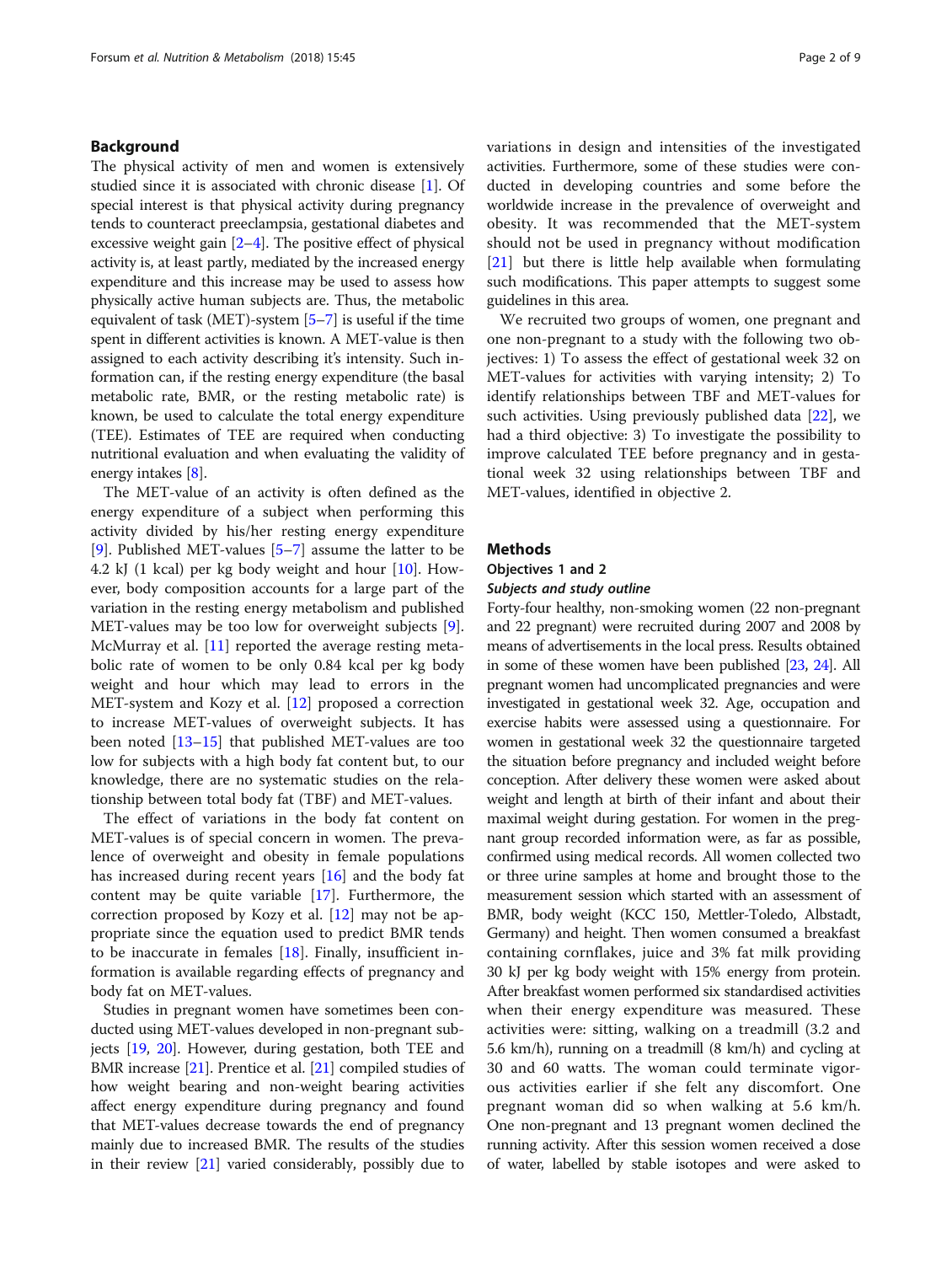collect six urine samples during the following 14 days carefully noting the time of sampling.

#### Assessment of energy expenditure and MET-values

To assess BMR, oxygen consumption  $(VO<sub>2</sub>)$  and carbon dioxide production  $(VCO<sub>2</sub>)$  were measured during 20 min in the supine position after an overnight fast and 45 min of rest using a ventilated hood system (Deltratrac Metabolic Monitor, Datex Instrumentarium Corp, Helsinki, Finland). To assess energy expenditure when performing standardised activities a spirometer (CPX/D, Spiropharma, Klampenborg, Denmark) was used to measure  $VO<sub>2</sub>$  and  $VCO<sub>2</sub>$  during 15 s-periods for six minutes. The woman was connected to the spirometer through a mouthpiece and wore a nose clip. The session started with the sitting activity followed by standing. The woman was then transferred to a treadmill board, adjusted to make her walk at 3.2 km/h followed by walking at 5.6 km/h and then running at 8 km/h. Subsequently she was allowed to rest for 20 min after which she mounted a test bicycle where she cycled at 30 watts and then at 60 watts.  $VO<sub>2</sub>$  and  $VCO<sub>2</sub>$ were recorded throughout the six minutes when each standardised activity was performed and steady state was always reached after two to three minutes. The validity of the response, both of the Deltatrac and the Spiropharma, was controlled according to instructions provided by the manufacturer. This involved calibration using gases with defined concentrations of  $O_2$  and  $CO_2$  before each test. For each activity average of values recorded during the fifth of the six minutes was used to calculate energy expenditure and MET-values. The recorded  $VO<sub>2</sub>$  and  $VCO<sub>2</sub>$ values confirmed that all subjects were in a steady state when values used to calculate energy expenditure were recorded. Energy expenditure was calculated using the Weir equation [[25](#page-8-0)] and MET-values as energy expenditure of a woman when performing a standardised activity divided by her BMR.

#### Assessment of TBF

Each woman consumed an accurately weighed dose of stable isotopes (0.09 g  ${}^{2}H_{2}0$  and 0.23 g  $H_{2}{}^{18}0$  per kg body weight) per os. Isotope enrichment of dose and urine samples was analyzed as previously described [\[13](#page-8-0)]. <sup>2</sup> <sup>2</sup>H-space (N<sub>D</sub>) and <sup>18</sup>O-space (N<sub>O</sub>) were calculated from zero-time enrichments obtained from the exponential isotope disappearance curves providing estimates of the fractional turnover rates for the two isotopes [\[13\]](#page-8-0), i.e. the back-extrapolation approach [\[26\]](#page-8-0). Analytical precision for results in ppm were 0.22 for <sup>2</sup>H and 0.03 for <sup>18</sup>O. Total body water was calculated as  $(N_D/1.04 + N_O/1.01)/2$  and fat-free mass as total body water divided by 0.732 (non-pregnant) [\[26](#page-8-0)] or 0.747 (gestational week 32) [[27\]](#page-8-0). TBF was body weight minus fat-free mass.  $N_D / N_O$ was  $1.032 \pm 0.005$  (*n* = 44). Analyzing dose and urine samples from one subject nine times gave the following CV: 0.3% (total body water), 0.3% or less (fractional turnover rates) all well within the recommended criteria [[28](#page-8-0)]. Assessment of total body water and calculation of body fat using the two-component model provides valid body composition data in healthy non-pregnant adults [[26\]](#page-8-0) and in gestational week 32 [[27](#page-8-0)].

#### Sample size justification

When comparing MET-values of pregnant and nonpregnant women, 20 subjects in each group gave a power above 0.8 to detect a difference of 10% between groups while assuming the CV of MET-values to be 10%. A correlation coefficient of at least 0.45 for linear relationships between MET-values and TBF would be significant with 20 observations.

#### Objective 3

We have previously investigated and published the physical activity pattern and TEE of 23 women before pregnancy and in gestational week 32 [\[22\]](#page-8-0). Before pregnancy their mean age was  $30 \pm 4$  years, body weight  $67.2 \pm 12.0$  kg, BMI 24.2  $\pm$  4.8 kg/m<sup>2</sup> and TBF 32.7  $\pm$  7.8%. Their TEE was assessed during 14 days using the doubly labeled water (DLW) method (TEE $_{\text{DLW}}$ ) [\[22\]](#page-8-0). A few days after this assessment the women completed a questionnaire recording time spent in the following physical activity categories: sleeping, very light, light, moderate, vigorous and very vigorous [\[22\]](#page-8-0). The questionnaire covered all 14 days (20,160 min) when  $\text{TEE}_{\text{DLW}}$  was assessed [[22](#page-8-0)]. In the present paper we use this recorded activity pattern to calculate TEE of the 23 women [\[22\]](#page-8-0) during the 14 day period using either published MET-values (TEE<sub>pubMET</sub>) or modified MET-values, predicted by means of the relationships between TBF (%) and MET-values (TEE<sub>modMET</sub>) identified in the present study. Then  $\text{TEE}_{\text{pubMET}}$  and  $\text{TEE}_{\text{modMET}}$  are both compared to TEE<sub>DLW</sub>.

## **Statistics**

Values are given as means  $\pm$  standard deviations (SD). Significant differences between mean values were identified using t-test for paired or unpaired observations after confirming that values were normally distributed. If a normal distribution could not be confirmed Wilcoxon's test was used. Linear regression analysis was also used. Significance (two-sided) was accepted when  $p < 0.05$ . Statistical analyses were conducted using Statistica, version 8.0 (Statsoft, Scandinavia AB, Uppsala, Sweden).

# Results

# Objectives 1 and 2

# Characteristics of women

The pregnant and non-pregnant women recruited to the study are described in Table [1.](#page-3-0) Means and ranges for age,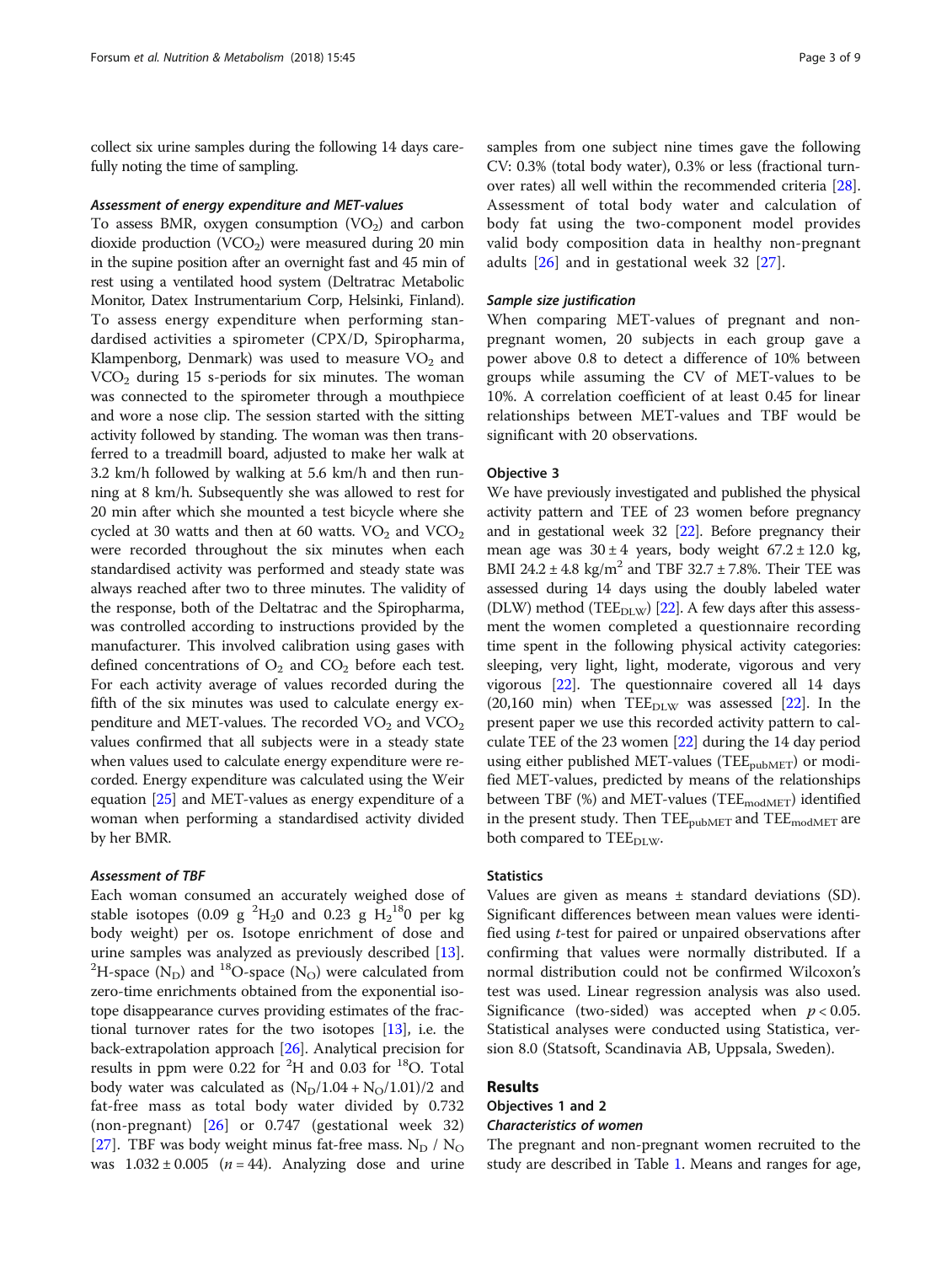<span id="page-3-0"></span>Table 1 Characteristics of non-pregnant and pregnant<sup>a</sup> women<sup>b</sup>

|                                                    | Non-pregnant $(n = 22)$ |                   | Pregnant <sup>a</sup> ( $n = 22$ ) |                 |
|----------------------------------------------------|-------------------------|-------------------|------------------------------------|-----------------|
| Age (years) <sup>c</sup>                           | $35 \pm 7$              | $(20 - 45)$       | $32 \pm 4$                         | $(24 - 41)$     |
| Body weight (kg) <sup>d</sup>                      | $67.2 \pm 13.3$         | $(47.1 - 101.6)$  | $74.2 \pm 8.8$                     | $(52.4 - 91.2)$ |
| Height $(m)^c$                                     | $1.69 \pm 0.06$         | $(1.55 - 1.81)$   | $1.67 \pm 0.06$                    | $(1.59 - 1.83)$ |
| Prepregnancy body weight (kg)                      |                         |                   | $66 \pm 9$                         | $(47 - 85)$     |
| Non-pregnant BMI (kg/m <sup>2</sup> ) <sup>d</sup> | $23.4 \pm 4.0^e$        | $(17.7 - 33.6)^e$ | $24 \pm 3^{f}$                     | $(18 - 32)^f$   |
| Total body fat (%)                                 | $29.8 \pm 7.7$          | $(12.2 - 43.8)$   | $32.1 \pm 5.4$                     | $(19.9 - 40.7)$ |
| Occupation <sup>9</sup>                            |                         |                   |                                    |                 |
| Office work                                        | 10(45)                  |                   | 11(50)                             |                 |
| Nursing                                            | 5(23)                   |                   | 4(18)                              |                 |
| Child care                                         | 4(18)                   |                   | 4(18)                              |                 |
| Other                                              | 3(14)                   |                   | 3(14)                              |                 |
| Regular physical activity <sup>9</sup>             |                         |                   |                                    |                 |
| Never                                              | 5(23)                   |                   | 4(18)                              |                 |
| 1-2 times a week                                   | 5(23)                   |                   | 7(32)                              |                 |
| > 2 times a week                                   | 12(55)                  |                   | 11(50)                             |                 |

<sup>a</sup> In gestational week 32; <sup>b</sup> Values are means ± standard deviations and (ranges) for continuous variables and n (%) for categorical variables; <sup>c</sup> Pregnant and non-pregnant women are not significantly different (p > 0.05) by independent t-test; <sup>d</sup> Values of non-pregnant women are not significantly different (p > 0.05) from prepregnancy values of pregnant women by independent t-test;  $e^{\epsilon}$  In the non-pregnant group four (18%) of the women were overweight (BMI = 25–29.9) and two (9%) were obese (BMI ≥ 30); <sup>f</sup> Based on pre-pregnant values, five women (23%) were overweight (BMI = 25–29.9) and one (5%) was obese (BMI ≥ 30); <sup>g</sup> In the pregnant group the figures refer to the situation before pregnancy

height and non-pregnant BMI were similar among the two groups. Before conception, pregnant women were engaged in similar occupations and had similar exercise habits as the non-pregnant women. On average pregnant women ( $n = 22$ ) gained  $12 \pm 4$  kg body weight during the complete pregnancy and all of them delivered one healthy full-term infant, weight and length at birth being  $3410 \pm 390$  g and  $50 \pm 2$  cm, respectively.

# Energy expenditure at rest and during standardised activities for pregnant and non-pregnant women

Table [2](#page-4-0) shows  $VO<sub>2</sub>$ ,  $VCO<sub>2</sub>$  and energy expenditure at rest (BMR) and when performing the standardised activities. For pregnant women, BMR in kJ/kg/h was 94% of 4.2 kJ/kg/h and the corresponding value for non-pregnant women was 88%. When expressed in kJ/min, BMR was significantly  $(p = 0.000037)$  and 18% higher of pregnant than of non-pregnant women. For all activities except running energy expenditure (kJ/min) of the pregnant women was slightly higher than the corresponding values for the non-pregnant women but only the values for walking at 5.6 km/h were significantly different. In pregnant women, energy expenditure minus resting energy expenditure (the net energy expenditure) was on average  $0.60 \pm 0.58$ , 9.84  $\pm$  0.89, 16.2  $\pm$  1.0, 10.1  $\pm$  1.0, 19.7  $\pm$  2.7 (*n* = 21) and  $36.4 \pm 4.4$  ( $n = 9$ ) kJ/min when sitting, cycling at 30 and 60 watts, walking at 3.2 and 5.6 km/h and running at 8 km/h, respectively. In the non-pregnant group the corresponding values were:  $1.04 \pm 0.35$ ,  $10.1 \pm 0.8$ ,  $16.2 \pm 0.9$ ,  $10.1 \pm 1.9$ , 18.2 ± 3.4 and  $37.3 \pm 5.9$  ( $n = 21$ ) kJ/min, respectively. The value for sitting was significantly lower for pregnant women  $(p = 0.0039)$ . No significant differences between the groups were found for any other activity.

# MET-values of pregnant and non-pregnant women

Table [3](#page-4-0) shows MET-values for the standardised activities assessed in the two groups of women. For the walking and running activities our values for non-pregnant women tended to be slightly higher than published values. All MET-values were significantly lower for pregnant than for non-pregnant women. For sitting, and for cycling at 30 and 60 watts, values for pregnant women were 11, 12 and 12% lower than the corresponding values for non-pregnant women, respectively. Lower figures were also obtained for walking at 3.2 km/h (11%), at 5.6 km/h (7%) and for running (15%).

## Relationships between TBF and MET-values

Table [4](#page-5-0) shows that, for non-pregnant women, significant linear relationships for all standardised activities were found when measured MET-values were regressed on TBF (%). For sitting and for cycling at 30 and 60 watts, these relationships were negative (r ranging from  $-0.44$  to  $-0.59$ ) while for walking, both at 3.2 and 5.6 km/h, and for running they were positive (r ranging from 0.53 to 0.56). Significant correlations were also found for non-pregnant women when measured MET-values were regressed on TBF (kg), with r ranging from  $-0.61$  to  $-0.68$  ( $p ≤ 0.003$ ) for sitting and cycling activities and from 0.43 to 0.52  $(p \le 0.044)$  for walking and running activities. For pregnant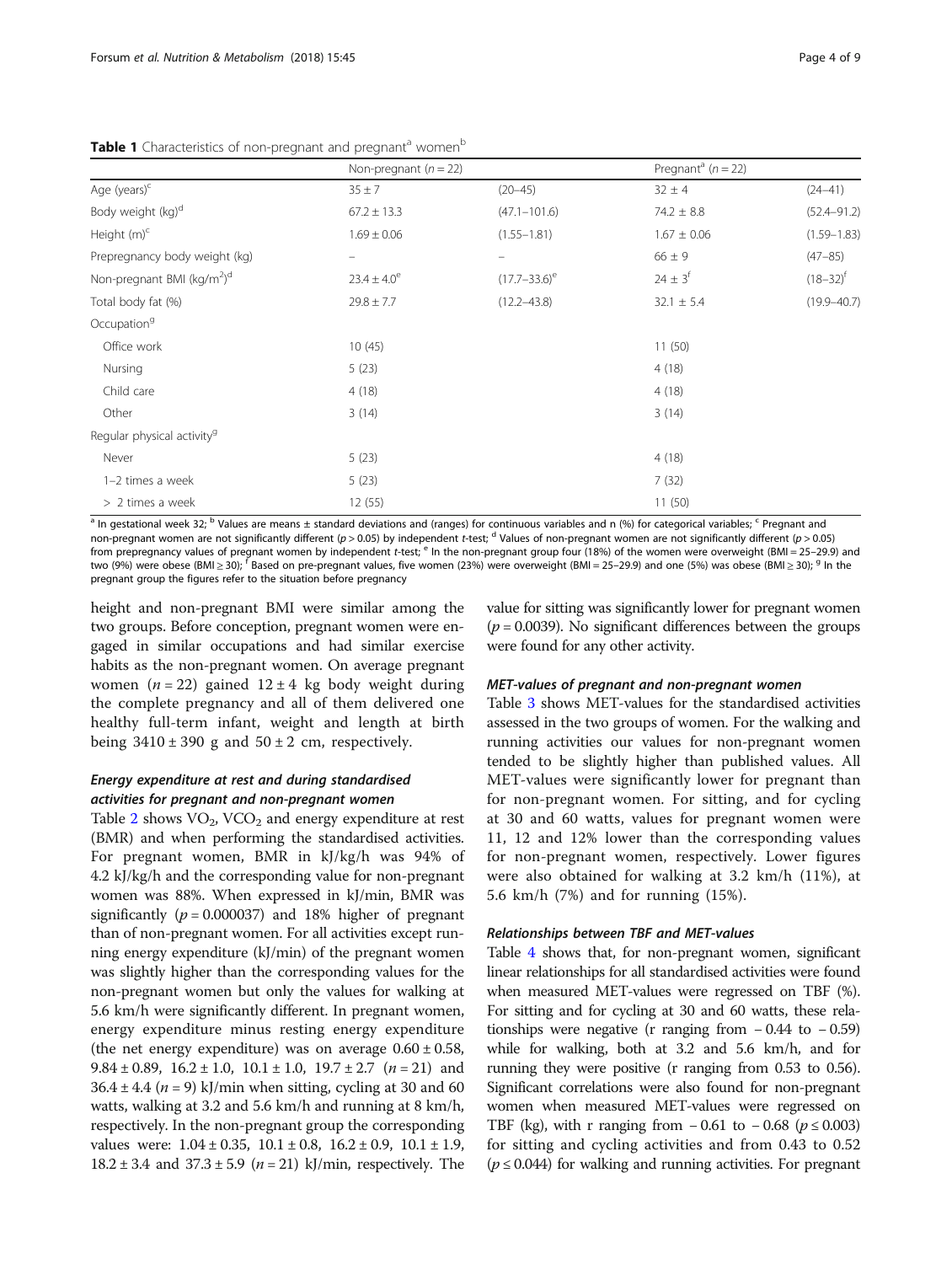<span id="page-4-0"></span>**Table 2** Oxygen consumption, carbon dioxide production and energy expenditure of non-pregnant ( $n = 22$ ) and pregnant<sup>a</sup> ( $n = 22$ ) women at rest and when performing standardised activities<sup>b</sup>

| Activity | Oxygen consumption (ml/min) |                             | $p^{\mathsf{c}}$ | Carbon dioxide production (ml/min) |                             | $p^{\mathsf{c}}$ | Energy expenditure (kJ/min) |                          | $p^{\mathsf{c}}$ |
|----------|-----------------------------|-----------------------------|------------------|------------------------------------|-----------------------------|------------------|-----------------------------|--------------------------|------------------|
|          | Non-pregnant                | Pregnant <sup>a</sup>       |                  | Non-pregnant                       | Pregnant <sup>a</sup>       |                  | Non-pregnant                | Pregnant <sup>a</sup>    |                  |
| Resting  | $208 \pm 25$                | $247 \pm 30$                | 0.000029         | $169 \pm 2$                        | $192 \pm 23$                | 0.00078          | $4.10 \pm 0.50^{\circ}$     | $4.85 \pm 0.59^e$        | 0.000037         |
| Sitting  | $250 \pm 25$                | $264 \pm 42$                | 0.184            | $232 \pm 23$                       | $249 \pm 44$                | 0.120            | $5.15 \pm 0.50$             | $5.44 \pm 0.88$          | 0.156            |
| Cycling  |                             |                             |                  |                                    |                             |                  |                             |                          |                  |
| 30 watts | $694 \pm 51$                | $717 \pm 56$                | 0.157            | $620 \pm 60$                       | $660 \pm 48$                | 0.020            | $14.1 \pm 1.1$              | $14.7 \pm 1.1$           | 0.096            |
| 60 watts | $980 + 62$                  | $1007 \pm 65$               | 0.177            | $936 \pm 63$                       | $995 \pm 81$                | 0.010            | $20.3 \pm 1.3$              | $21.0 \pm 1.4$           | 0.082            |
| Walking  |                             |                             |                  |                                    |                             |                  |                             |                          |                  |
| 3.2 km/h | $699 + 110$                 | $731 \pm 105$               | 0.332            | $614 \pm 107$                      | $636 \pm 93$                | 0.470            | $14.2 \pm 2.3$              | $14.9 \pm 2.1$           | 0.355            |
| 5.6 km/h | $1082 \pm 179$              | $1194 \pm 139$ <sup>t</sup> | 0.028            | $1012 \pm 193$                     | $1122 \pm 167$ <sup>t</sup> | 0.054            | $22.3 \pm 3.8$              | $24.6 \pm 3.0^{\dagger}$ | 0.032            |
| Running  |                             |                             |                  |                                    |                             |                  |                             |                          |                  |
| 8 km/h   | $1958 + 290^{\dagger}$      | 1948+200 <sup>9</sup>       | 0.931            | 2045±359 <sup>t</sup>              | $2041 \pm 3019$             | 0.980            | $41.3 \pm 6.2$ <sup>t</sup> | $41.2 \pm 4.6^9$         | 0.943            |

<sup>a</sup>ln gestational week 32

b Values are means ± standard deviations

 $\epsilon_{\rm p}$  for difference between groups using unpaired *t*-test<br><sup>d</sup>Representing the basal metabolic rate and equivalent

<sup>d</sup>Representing the basal metabolic rate and equivalent to 3.12  $\pm$  0.30 ml O<sub>2</sub>/kg/min and 3.71  $\pm$  0.33 kJ/kg/h

<sup>e</sup>Representing the basal metabolic rate and equivalent to 3.34  $\pm$  0.25 ml O<sub>2</sub>/kg/min and 3.94  $\pm$  0.30 kJ/kg/h

 $n = 21$ 

 $9n = 9$ 

women significant correlations between MET and TBF (%) were found for the running activity  $(n = 9)$  $(r = 0.78, p = 0.012)$  and for walking at 5.6 km/h  $(n = 21)$  $(r = 0.47, p = 0.03)$ . The correlation between MET and TBF (kg) was significant for the running activity ( $n = 9$ )  $(r = 0.82, p = 0.007)$ . No other significant correlations between MET and TBF (%, kg) were found in pregnant women.

# Objective 3

# Investigating the possibility to improve calculated TEE

All investigated correlations between measured MET-values and TBF were significant for non-pregnant women while only a few such correlations were significant for pregnant

women. Therefore, we investigated the possibility to improve calculations of TEE only in non-pregnant women. As shown in Table [5](#page-5-0), we used regression equations in Table [4](#page-5-0) to predict modified MET-values for each activity category. These values as well as published MET-values were then used to calculate energy expenditure of the women in our previous study [\[22\]](#page-8-0) when they were in the pre-pregnant state. For the very light activity category we used eq. 1 in Table [4,](#page-5-0) a calculation which produced significantly lower energy expenditure than did the corresponding calculation based on the published MET-value. As also shown in Table [5,](#page-5-0) we used eqs. 4, 5 and 6 in Table [4](#page-5-0) for moderate, vigorous and very vigorous activity categories, respectively. We selected these equations based on

Table 3 MET-values<sup>a</sup> obtained when six standardised activities were performed by non-pregnant women and by pregnant women in gestational week 32<sup>b</sup>

| Activity       | MET-values <sup>a</sup>       | $p$ -value $c$               | Published<br>MET-value <sup>d</sup> |                  |
|----------------|-------------------------------|------------------------------|-------------------------------------|------------------|
|                | Non-pregnant $(n = 22)$       | Pregnant $(n = 22)$          |                                     |                  |
| Sitting        | $1.26 \pm 0.10$               | $1.12 \pm 0.12$              | 0.00017                             | 1.3              |
| Cycling        |                               |                              |                                     |                  |
| 30 watts       | $3.48 \pm 0.24$               | $3.06 \pm 0.29$              | 0.000007                            | $3.5^\mathrm{e}$ |
| 60 watts       | $4.99 \pm 0.43$               | $4.37 \pm 0.47$              | 0.00004                             | 4.8 <sup>f</sup> |
| Walking        |                               |                              |                                     |                  |
| $3.2$ km/h     | $3.47 \pm 0.32$               | $3.07 \pm 0.34$              | 0.0003                              | 2.5              |
| 5.6 km/h       | $5.43 \pm 0.54$               | $5.04 \pm 0.5$ <sup>9</sup>  | 0.018                               | 4.3              |
| Running 8 km/h | $10.20 \pm 0.94$ <sup>g</sup> | $8.67 \pm 0.89$ <sup>h</sup> | 0.00026                             | 8.3              |

MET, metabolic equivalent of task; <sup>a</sup> Energy expenditure of a woman when performing a specific activity divided by her basal metabolic rate as described in subjects and methods; <sup>b</sup> Values are means ± standard deviations; <sup>c</sup> p for difference between pregnant and non-pregnant groups using unpaired t-test; <sup>d</sup> For<br>non-pregnant individuals [7]:

<sup>e</sup> Cycling at 30–50 watts; <sup>f</sup> Cycling at 51–89 watts;  $9 (n = 21)$ ; h (n = 9)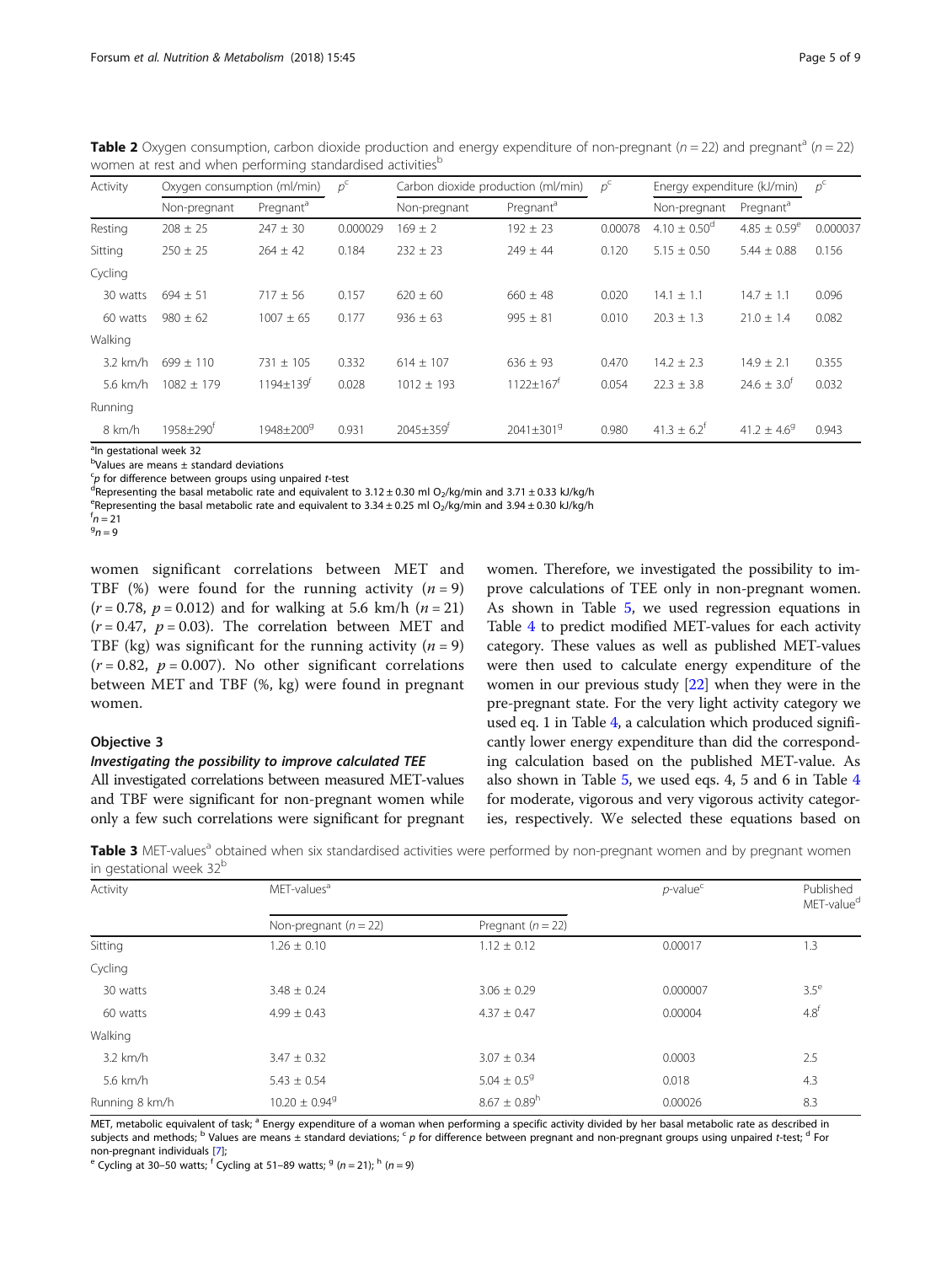<span id="page-5-0"></span>**Table 4** MET-values<sup>a</sup> (y) regressed on total body fat (%) (x) for non-pregnant women ( $n = 22$ ) when performing standardised activitiesb

| Equation no Activity |                              | Slope     | Intercept | $\mathsf{r}$ | р     |
|----------------------|------------------------------|-----------|-----------|--------------|-------|
| 1.                   | Sitting                      | $-0.0077$ | 1.489     | $-0.59$      | 0.004 |
| 2.                   | Cycling, 30 watts            | $-0.0162$ | 3.963     | $-0.52$      | 0.014 |
| $\overline{3}$ .     | Cycling, 60 watts            | $-0.0246$ | 5.725     | $-0.44$      | 0.042 |
| $\overline{4}$ .     | Walking, 3.2 km/h            | 0.0225    | 2.795     | 0.54         | 0.009 |
| -5.                  | Walking, 5.6 km/h            | 0.0393    | 4.261     | 0.56         | 0.006 |
| 6.                   | Running, 8 km/h <sup>c</sup> | 0.0682    | 8.222     | 0.53         | 0.015 |
|                      |                              |           |           |              |       |

 $MET$  Metabolic equivalent of task;  $^a$  Energy expenditure of a woman when performing a specific activity divided by her basal metabolic rate as described in subjects and methods; <sup>b</sup> Values given are slopes and intercepts of the regression line and correlation coefficients (r) with their p-values;  $c(n = 21)$ 

knowledge of the physical activity pattern of the women in our previous study [\[22\]](#page-8-0) where the predominant activities were walking and running rather than cycling. Table 5 shows that for each of these three activity categories women were found to expend significantly more energy when the modified rather than the published MET-values were used. Finally, as also shown in Table 5, when energy expenditure during 24 h was calculated  $\text{TEE}_{\text{pubMET}}$ was  $9710 \pm 2110$  kJ/24 h and significantly lower than TEE<sub>DLW</sub>. This value was  $10,510 \pm 1500$  kJ/24 h [\[22](#page-8-0)] while TEE<sub>modMET</sub> was  $10,060 \pm 2660$  kJ/24 h and not significantly different from TEE $_{\text{DLW}}$ .

## Discussion

#### Summary of main results

In healthy women we found MET-values to be lower in gestational week 32 than in non-pregnant women, an observation mainly explained by the increased BMR during pregnancy. We identified significant relationships between TBF and measured MET in non-pregnant women while for pregnant women such relationships were found for activities with high intensity but not for activities of lower intensity. When relationships between measured MET and TBF were used to predict modified MET-values calculated TEE of our non-pregnant women was improved.

## Comments on design and methods

When the inferences of our results are considered body fatness of our women becomes of interest. The average as well as the variability in their body fat content represents relevant information. In population studies body fatness is commonly assessed as BMI rather than by means of a suitable body composition method. This may be appropriate since relationships between BMI and TBF (%) have been identified [\[17\]](#page-8-0) but is not always satisfactory since this relationship may be different in different populations [[29](#page-8-0)]. In our study overweight and obesity was present in 27 and 28% of non-pregnant and pregnant women, respectively. This is slightly lower than such figures for contemporary Swedish women [[30](#page-8-0)] but higher than this value in most of the studies of MET-values during pregnancy as reviewed by Prentice et al. [\[21](#page-8-0)]. Furthermore, the variability in TBF (%) expressed as CV, was 25.8 and 16.8% for our non-pregnant and pregnant women, respectively. This is similar to corresponding previously reported values,  $23.5$  [[13](#page-8-0)] and  $16.9$  [\[31\]](#page-8-0) % for non-pregnant women and for women in gestational week 32, respectively. These comparisons indicate that the body composition of our women may be quite typical for many contemporary women. However, our samples are small and recruited from only one area in Sweden. It should also be emphasized that contemporary populations of women may well have a lower, as well as a higher, body fatness.

Table 5 Minutes per 24 h and energy expenditure in six activity categories<sup>a</sup> calculated using published [\[7](#page-8-0)] and modified<sup>b</sup> MET-values<sup>c</sup>

| <b>Tween</b> a minuted bet E minute energy experiencement and activity categories concentred asimply passibility into minute minutes |               |                                                                             |                              |                                                                               |                                                                              |  |
|--------------------------------------------------------------------------------------------------------------------------------------|---------------|-----------------------------------------------------------------------------|------------------------------|-------------------------------------------------------------------------------|------------------------------------------------------------------------------|--|
|                                                                                                                                      |               | Activity category Minutes per 24 h Published MET-values Modified MET-values |                              | Energy expenditure calculated<br>using published MET-values (kJ) <sup>d</sup> | Energy expenditure calculated<br>using modified MET-values (kJ) <sup>c</sup> |  |
| Sleeping                                                                                                                             | $458 \pm 61$  | 0.9                                                                         | 0.9                          | $1557 \pm 299$                                                                | $1557 \pm 299$                                                               |  |
| Very light                                                                                                                           | $446 \pm 250$ | 1.4                                                                         | $1.23 \pm 0.06^e$            | $2285 \pm 1216$                                                               | $2022 \pm 1076$ <sup>t</sup>                                                 |  |
| Light                                                                                                                                | $300 \pm 219$ | 2.4                                                                         | 2.4                          | $2803 \pm 2264$                                                               | $2803 \pm 2264$                                                              |  |
| Moderate                                                                                                                             | $187 \pm 178$ |                                                                             | $3.53 \pm 0.18$ <sup>g</sup> | $2140 \pm 2080$                                                               | $2535 \pm 2480^h$                                                            |  |
| Vigorous                                                                                                                             | $41 \pm 47$   | 4.5                                                                         | $5.54 \pm 0.3$               | $690 \pm 790$                                                                 | $849 \pm 979$ <sup>h</sup>                                                   |  |
| Very vigorous                                                                                                                        | $8 \pm 14$    | 8                                                                           | $10.4 \pm 0.53$ <sup>J</sup> | $232 \pm 451$                                                                 | $292 \pm 563^k$                                                              |  |
| Total per 24 h                                                                                                                       | 1440          |                                                                             |                              | $9710 \pm 2110$ <sup>'</sup>                                                  | $10,060 \pm 2660^m$                                                          |  |
|                                                                                                                                      |               |                                                                             |                              |                                                                               |                                                                              |  |

BMR, Basal metabolic rate, TEE Total energy expenditure, MET Metabolic equivalent of task<br><sup>a</sup> Based on information in a questionnaire recording the physical activity pattern during 14 days of 23 non-pregnant healthy Swedis subjects and methods and in [[22](#page-8-0)]; <sup>b</sup> Each women was given a modified MET-value which represented a MET-value predicted from her body fat content (%) using the appropriate equation in Table 4 except for sleeping and the light activity categories where the modified MET-values were equal to the published MET-values, i.e. 0.9 (sleeping) and 2.4 (light activity) for all women;  $\epsilon$  Values are means  $\pm$  standard deviations; d Calculated using the appropriate MET-value multiplied by the BMR of the women during the time period when the particular activity was performed;  $e$  Obtained using eq. 1 in Table 4; <sup>f</sup> Significantly lower (p < 0.05) than the corresponding value obtained using published MET-values, assessed using paired t-test; <sup>g</sup> Obtained using eq. 4 in Table 4; <sup>h</sup> Significantly higher (p < 0.05) than the corresponding value obtained using published MET-values, assessed using paired t-test; <sup>i</sup> Obtained using eq. 5 in Table 4; Significantly higher ( $p < 0.05$ ) than the corresponding value obtained using published MET-values, assessed using a paired non-parametric test (Wilcoxon);  $\frac{1}{800}$  ± 1800 kJ/24 h lower (p < 0.05) than TEE, estimated using doubly labelled water [\[22\]](#page-8-0), assessed using paired t-test; m 450 ± 2270 kJ/24 h lower (p > 0.05) than

TEE, estimated using doubly labelled water [[22](#page-8-0)], assessed using paired t-test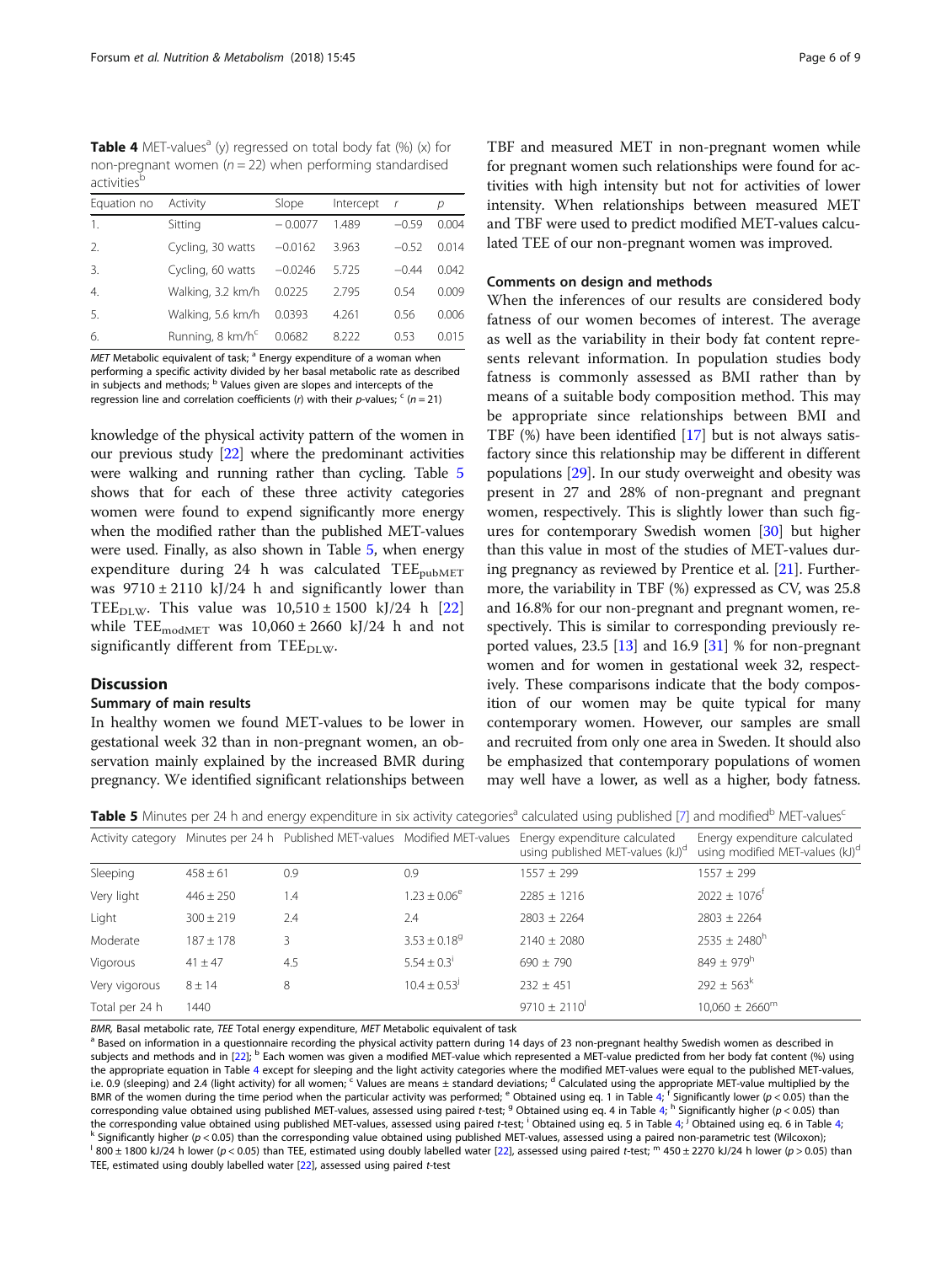Unfortunately, there is a lack of body composition studies in such populations making this kind of comparisons difficult.

When assessing activity energy expenditure of a woman to establish MET-values it is relevant to consider her feeding status. In the fed state the recorded energy expenditure will include dietary induced thermogenesis i.e. the increase in energy expenditure following food intake which represents about 10% of the energy content of the food consumed and lasts for at least six hours [[32](#page-8-0)]. Published MET-values are often assessed in the fed state [[5,](#page-8-0) [33\]](#page-8-0) and therefore include dietary induced thermogenesis. Our women were fed a standardised breakfast and thus MET-values of both groups would be equally affected by dietary induced thermogenesis.

The four-component model represents the best available method to assess body composition in vivo of human subjects while two- and three-component models are less accurate because they rely on assumptions [\[34](#page-8-0)]. Assessment of total body water and application of the two-component model to calculate fat-free mass and subsequently TBF assumes that the degree of hydration is known and relatively constant, assumptions generally considered acceptable for healthy adults [[26\]](#page-8-0). Löf and Forsum investigated these assumptions in pregnant women and concluded that this way to assess body composition is as least as valid in gestational week 32 as it is in non-pregnant subjects [[27](#page-8-0)]. The validity of these assumptions during other parts of pregnancy has not been satisfactorily confirmed. Therefore we selected gestational week 32 of pregnancy for our study. This assessment of TBF will include the TBF of the fetus. However, in gestational week 32, this represents only about 0.4% of the TBF of the mother [\[31\]](#page-8-0).

This study is focused on the relationship between TBF and MET-values since published research shows that body fatness is a relevant factor when MET-values are assessed and applied. Note, however, that our study does not provide a complete description of how body composition and MET-values interact.

#### Effects of pregnancy in gestational week 32 on MET-values

For all investigated non-resting activities differences in energy expenditure between pregnant and non-pregnant women were small and the net increase in energy expenditure tended to be quite similar for the two groups. However, all measured MET-values were significantly lower in gestational week 32. Obviously, this is due to the increased BMR at this stage of pregnancy.

An effect of pregnancy is to increase body weight and it has been suggested that pregnancy influences MET-values of weight bearing and non-weight bearing activities differently. For a non-weight bearing activity such as cycling, we found MET-values to be on average 0.42

(30 watts) and 0.62 (60 watts) units lower for pregnant than for non-pregnant women. This effect is similar to the corresponding average effect in gestational week 32 obtained in the studies compiled by Prentice et al. [[21](#page-8-0)]. For weight bearing activities, such as walking (both at 3.2 and 5.6 km/h) our average MET-values were 0.4 units lower for pregnant than for non-pregnant women. Again this agrees reasonably well with the estimated effect of pregnancy in gestational week 32 on MET-values for walking [[21](#page-8-0)]. However, we also observed that the measured MET-value for a vigorous activity, i.e. running at 8 km/h, was as much as 1.5 units lower for pregnant than for non-pregnant women suggesting that the effect of pregnancy on MET-values is influenced by the intensity of the activity. Thus our findings for women in gestational week 32 confirm and extend previously presented observations [[21\]](#page-8-0).

#### Relationships between MET and TBF

All relationships between MET-values and TBF were significant in non-pregnant women, while only relationships for activities with higher intensity were significant for pregnant women. This may reflect that the influence on energy metabolism by factors associated with pregnancy, such as fetal metabolism, overrides the influence of TBF unless the activity is of sufficient intensity.

In our study, sitting and cycling can be considered to represent non-weight bearing activities while walking and running represent weight bearing activities. For non-pregnant women it is of interest to note that relationships between MET and TBF (%) were negative for sitting activities (including cycling) and positive for walking and running. This suggests that TBF may affect MET-values for the two kinds of activities differently but studies with a larger selection of activities are required for firm conclusions on this issue.

## Application of the MET-system during pregnancy

This study confirmed that the increase in BMR is an important factor behind the effect of pregnancy on MET-values. Thus it becomes important to investigate how pregnancy influences the one MET-value. Using published data [[35\]](#page-8-0) we found BMR to be equivalent to 81% of the conventional MET-value before pregnancy and until gestational week 20. This value increased to 87 and 88% in gestational weeks 32 and 35, respectively. In the present study, this figure was 94% in gestational week 32. Melzer et al. [[36](#page-8-0)] showed this figure to be close to 100% in gestational weeks 35–41. This value is also likely to differ between populations which, for various reasons, differ in body fatness. There is a lack of studies of how the one MET-value varies during the course of pregnancy in populations with variations in body composition.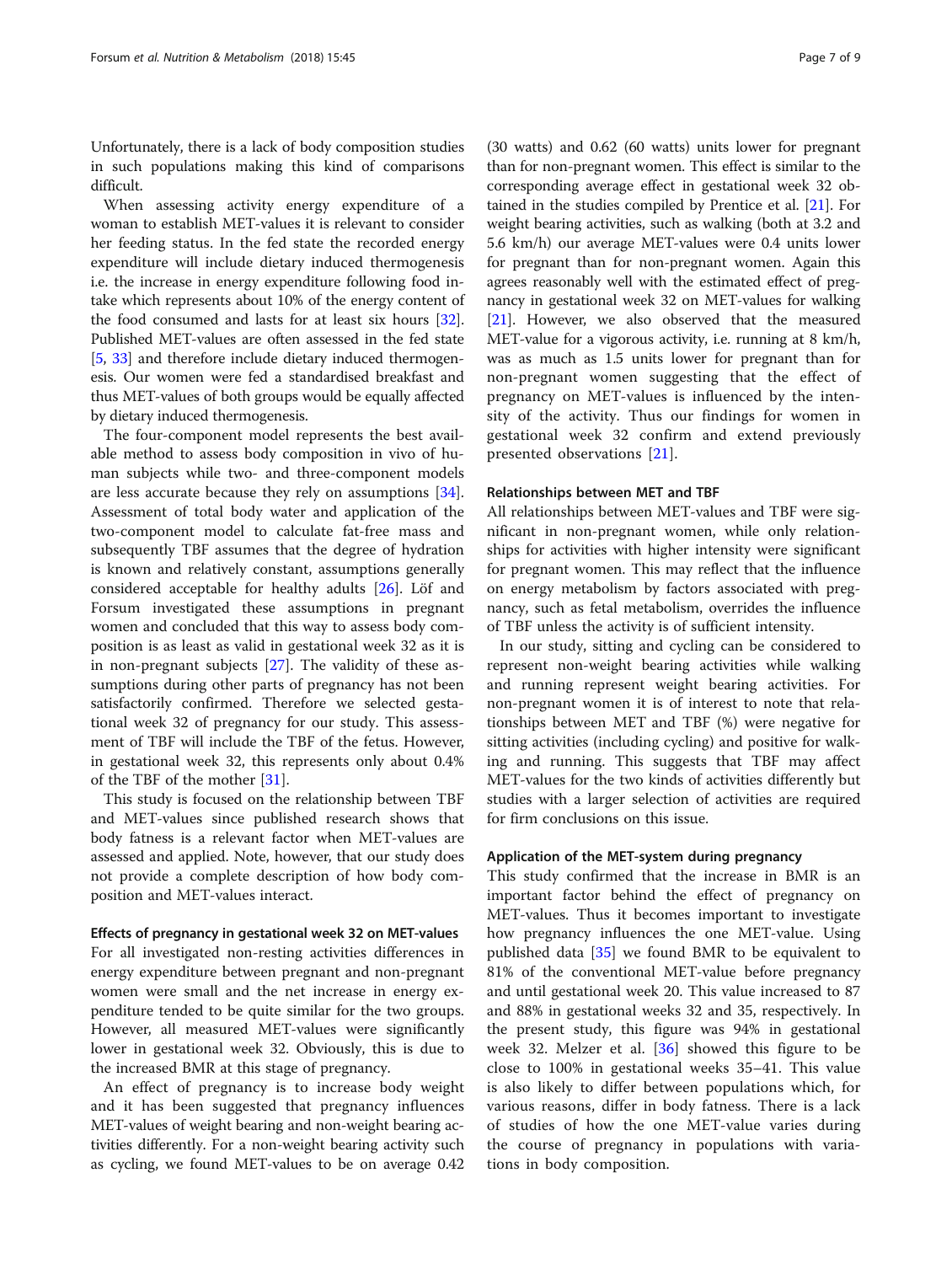<span id="page-7-0"></span>Our observations suggest that the effect of pregnancy on MET-values may be influenced by the intensity of the activity and also that body composition may influence MET values of high intensity activities. Consequently, there is a need for systematic studies regarding the effect of body fatness and activity intensity on MET-values during pregnancy if appropriate modifications of the MET-system for pregnant women are to be developed.

# BMR, MET and calculated TEE of non-pregnant women

Women as well as overweight and obese subjects tend to have BMR below 4.2 kJ/kg/h [[11](#page-8-0)] and high MET-values when these are assessed using measured resting energy expenditure. The BMR of our non-pregnant women was also low and their MET-values tended to be high (Table [3](#page-4-0)).

This study showed that modified MET-values, predicted using the relationships in Table [4,](#page-5-0) improved calculated TEE in non-pregnant women. However, depending on the activity category, energy expenditure calculated using modified MET-values were either lower (very light activity) or higher (moderate, vigorous and very vigorous activity) than energy expenditure calculated using published MET-values. According to Table [4,](#page-5-0) TBF (%) is negatively associated with MET-values in eq. 1, which is used for very light activity, but positively associated with MET-values in eqs. 4, 5 and 6 which are used for moderate, vigorous and very vigorous activities, respectively. Our results suggest that a correction based on the TBF content may represent a possible way to improve the MET-system for women. More work is needed to find out if such a correction is superior to the correction proposed by Kozy et al. [\[12](#page-8-0)] which is based on BMI and resting energy metabolism predicted using weight, height and age.

#### Strengths and limitations of this study

Strengths are that we measured MET-values of nonpregnant and pregnant women, both with valid estimates of TBF, and that both non-weight bearing and weight bearing activities were included. In non-pregnant women we established relationships between TBF (%) and measured MET-values for standardised activities and demonstrated that such relationships may improve calculated TEE. A limitation of our study is the small number of subjects.

# Conclusion

A valid MET-system is important when physical activity levels and energy intake of human subjects are assessed. This kind of information is needed by health workers and researchers within several different areas, for example nutrition and public health. This study deals with issues related to application of the MET-system and provides suggestions for improving this system. Correcting MET-values based on TBF of subjects may represent a

possibility to improve this system for non-pregnant women. Our results indicate that for pregnant women more work is needed to develop a valid MET-system. Studies describing how body composition influences the one MET-value throughout gestation and how pregnancy and body fat affect MET-values for high intensity activities may be useful in this context.

#### Abbreviations

BMR: Basal metabolic rate; DLW: Doubly labelled water; MET: Metabolic equivalent of task; N<sub>D</sub>: <sup>2</sup>H dilution space; N<sub>o</sub>: <sup>18</sup>O dilution space; TBF: Total body fat; TEE: Total energy expenditure; TEE<sub>DLW</sub>: Total energy expenditure assessed using doubly labelled water; TEE<sub>modMET</sub>: Total energy expenditure calculated using modified MET-values;  $\text{TEE}_{\text{pubMET}}$ : Total energy expenditure calculated using published MET-values;  $VCO<sub>2</sub>$ : Carbon dioxide production; VO2: Oxygen consumption

#### Acknowledgements

The authors thank all women in the study. Hanna Henriksson helped during the data collection, Elisabet Forsström assessed activity energy expenditure and Karin Boström provided clinical coverage.

#### Authors'contributions

ML and EF designed the study which was carried out by ML. ML and EF wrote the manuscript. BJS assessed energy expenditure during the standardised activities. All authors reviewed and approved the final manuscript.

#### Funding

Supported by Formas, the Östergötland County Council, the M Bergvall's foundation, Thuring's foundation and the Swedish Society of Medicine.

#### Availability of data and materials

The datasets supporting the conclusions of this article are included in the article.

#### Ethics approval and consent to participate

This study was conducted according to the Declaration of Helsinki and was approved by the central ethics board, Stockholm, Sweden (May 30, 2007; Dnr Ö 13–2007). Informed consent, witnessed and formally recorded, was obtained from all women.

#### Competing interests

The authors declare they have no competing interests.

#### Publisher's Note

Springer Nature remains neutral with regard to jurisdictional claims in published maps and institutional affiliations.

#### Author details

<sup>1</sup>Department of Clinical and Experimental Medicine, Linköping University 581 85 Linköping, SE, Sweden. <sup>2</sup> Division of Cardiovascular Medicine Department of Medical and Health Science, Linköping University, Linköping, Sweden. <sup>3</sup> Department of Clinical Science, Intervention and Technology, Karolinska Institute, Stockholm, Sweden. <sup>4</sup> Department of Clinical Physiology, Karolinska University Hospital, Stockholm, Sweden. <sup>5</sup>Department of Biosciences and Nutrition, Karolinska Institute, Huddinge, Sweden. 6 Department of Medical and Health Sciences, Linköping University, Linköping, Sweden.

# Received: 14 February 2018 Accepted: 4 June 2018 Published online: 20 June 2018

#### References

- 1. World Health Organization, Physical activity 2017. [http://www.who.int/](http://www.who.int/mediacentre/factsheets/fs385/en/) [mediacentre/factsheets/fs385/en/](http://www.who.int/mediacentre/factsheets/fs385/en/) Accessed 15 Jun 2018.
- 2. Gavard JA, Artal R. Effect of exercise on pregnancy outcome. Clin Obstet Gynecol. 2008;51:467–80.
- 3. Dempsey JC, Butler CL, Williams MA. No need for a pregnant pause: physical activity may reduce the occurrence of gestational diabetes mellitus and preeclampsia. Exerc Sport Sci Rev. 2005;33:141–9.